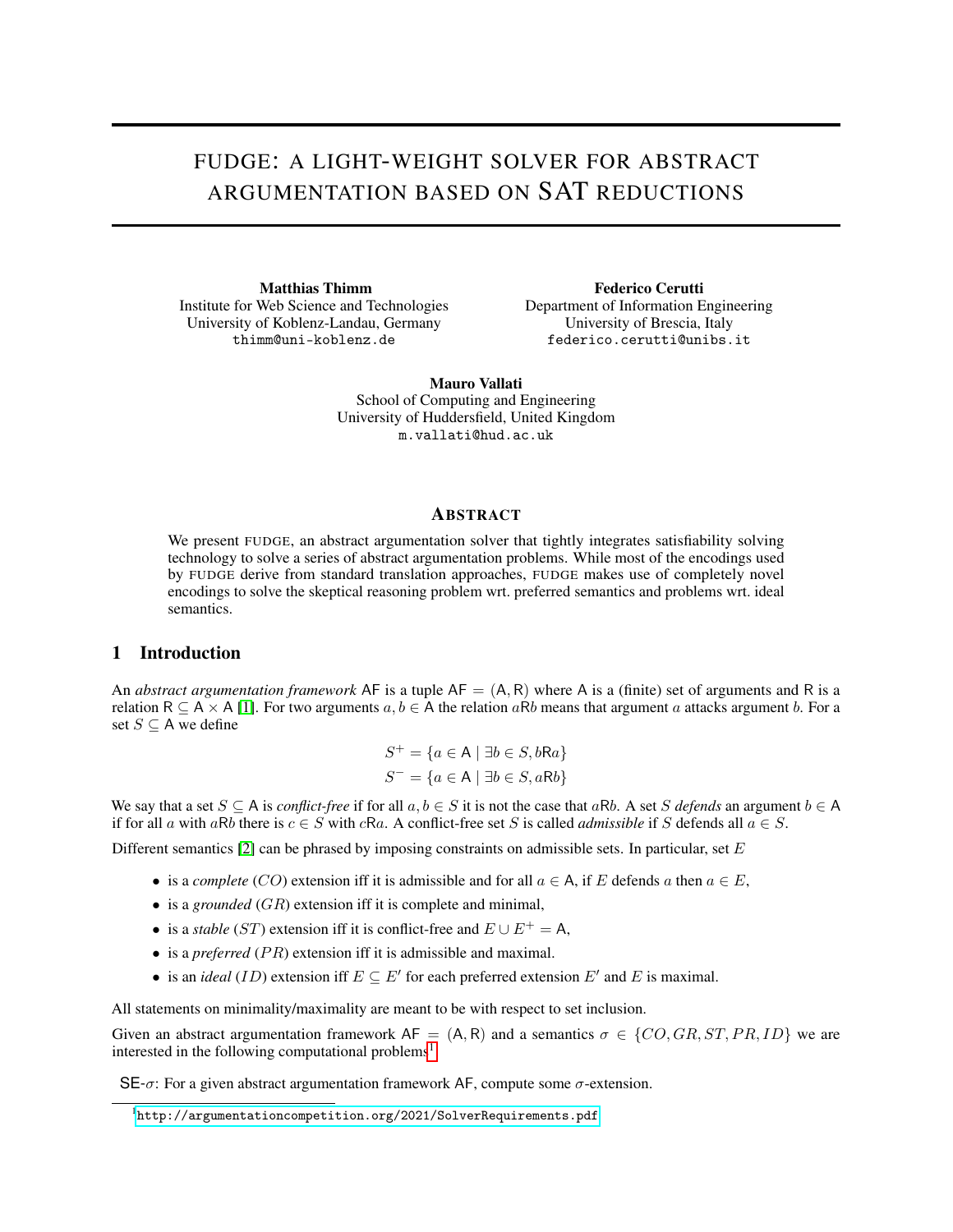- CE- $\sigma$ : For a given abstract argumentation framework AF, determine the number of all  $\sigma$ -extensions.
- $DC-\sigma$ : For a given abstract argumentation framework AF and an argument a, decide whether a is in at least one σ-extension of AF.
- DS- $\sigma$ : For a given abstract argumentation framework AF and an argument a, decide whether a is in all  $\sigma$ -extensions of AF.

Note that DC- $\sigma$  and DS- $\sigma$  are equivalent for  $\sigma \in \{GR, ID\}$  as those extensions are uniquely defined [\[2\]](#page-2-1). For these, we will only consider  $DS-\sigma$ .

The FUDGE solver supports solving the above-mentioned computational problems wrt. all  $\sigma \in \{CO, GR, ST, PR, ID\}$ . In the remainder of this system description, we give a brief overview on the architecture of FUDGE (Section [2\)](#page-1-0) and conclude in Section [3.](#page-2-2)

#### <span id="page-1-0"></span>2 Architecture

FUDGE follows the standard reduction-based approach to solve the above-mentioned reasoning problems [\[3,](#page-2-3) [4\]](#page-2-4) with the target formalism being the satisfiability problem SAT [\[5\]](#page-2-5). For example, given the problem SE-ST and an input argumentation framework AF = (A, R), first, for each argument  $a \in A$ , we create a propositional variable in<sub>a</sub>, with the meaning that in<sub>a</sub> is true in a satisfying assignment iff the argument  $a$  is in the stable extension to be found. Then conflict-freeness can be modelled by the formula

$$
\Phi_1(\mathsf{AF}) = \bigwedge_{(a,b)\in\mathsf{R}} \neg(\text{in}_a \land \text{in}_b)
$$

while the constraint that all arguments not included in the extension must be attacked can be modelled by

$$
\Phi_2(\mathsf{AF}) = \bigwedge_{a \in \mathsf{A}} (\neg \text{in}_a \Leftrightarrow \bigvee_{(b,a) \in R} \text{in}_b)
$$

Then the formula  $\Phi_1(AF) \wedge \Phi_2(AF)$  is satisfiable iff AF has a stable extension and a stable extension can be easily extracted from a satisfying assignment of  $\Phi_1(AF) \wedge \Phi_2(AF)$ . All reasoning problems on the first level of the polynomial hierarchy [\[6\]](#page-2-6) can be solved in a similar manner and their corresponding counting problems can be realised by iterative satisfiability tests to enumerate all extensions.

Particularly challenging problems are those wrt. preferred semantics as, in particular,  $DS$ - $PR$  is  $\Pi_2^P$ -complete [\[6\]](#page-2-6). To solve that problem, we use the approach recently presented in [\[7\]](#page-2-7). This approach relies on the following observation<sup>[2](#page-1-1)</sup>:

**Theorem 1** ([\[7\]](#page-2-7)).  $a \in A$  *is skeptically accepted wrt. preferred semantics iff* 

- *1. there is an admissible set*  $S$  *with*  $a \in S$  *and*
- 2. *for every admissible set* S with  $a \in S$  and every admissible set S' with S'RS, there is an admissible set S'' *with*  $S' \cup \{a\} \subseteq S''$ .

The above theorem states that we can decide skeptical acceptance wrt. preferred semantics by considering only those admissible sets that attack an admissible set containing the argument in question. As an admissibility check can be solved by a satisfiability check, similarly as above, the above insight leads to an algorithm that can solve  $DS-PR$ without actually computing preferred extensions. The algorithm is presented in detail in [\[7\]](#page-2-7) and experiments confirm a significant performance improvement compared to previous encoding approaches.

Coming to ideal semantics, it is worth recalling [\[8,](#page-2-8) Theorem 3.3].

Theorem 2 ([\[8,](#page-2-8) Theorem 3.3]). *An admissible set of arguments* S *is ideal iff for each argument* a *attacking* S *there exists no admissible set of arguments containing* a*.*

The interesting aspect of [\[8,](#page-2-8) Theorem 3.3] is that ideal semantics, although defined based on skeptical acceptance wrt. preferred semantics, does not rely on that notion. Moreover, in [\[7\]](#page-2-7) we also prove that starting from the set of arguments which are not attacked by an admissible set, its largest admissible set is the ideal extension. We can therefore tweak the machinery we created for computing skeptical acceptance wrt. preferred semantics to compute the ideal extension too. The complete algorithm is presented in [\[7\]](#page-2-7).

<span id="page-1-1"></span><sup>&</sup>lt;sup>2</sup>Define S'RS iff there is  $a \in S'$  and  $b \in S$  with  $(a, b) \in R$ .